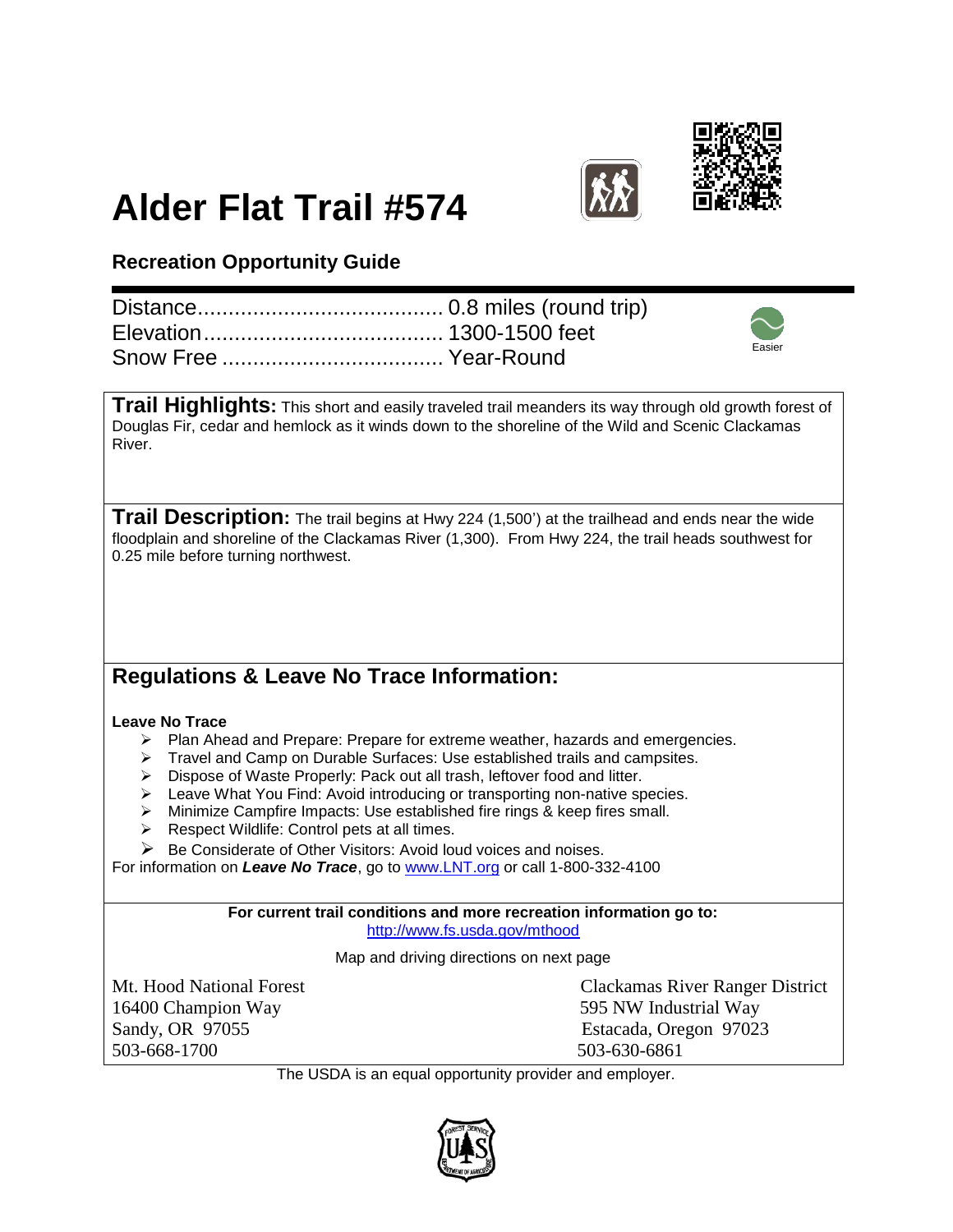

**Recommended maps:** Clackamas Ranger District